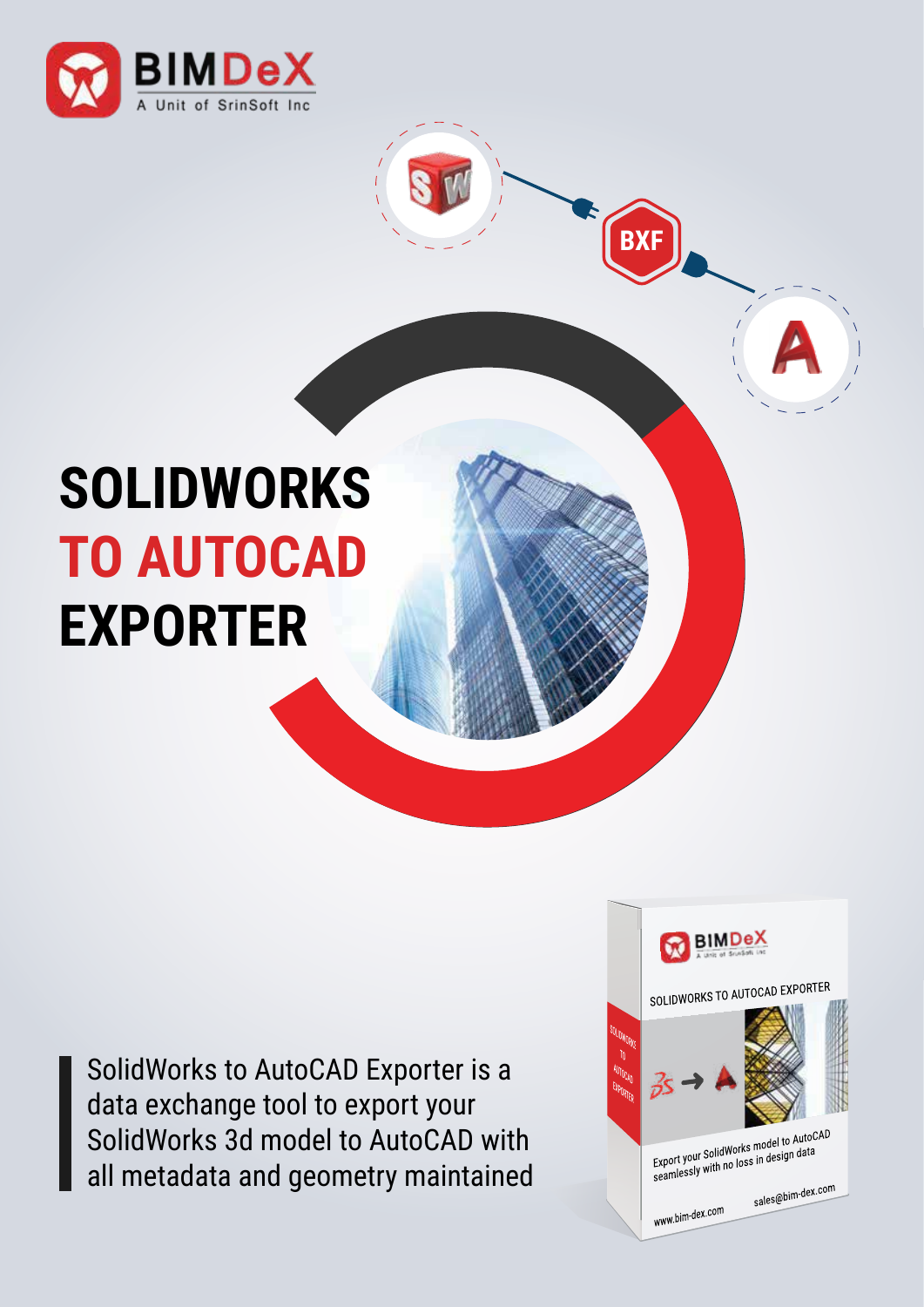## FEATURES & **BENEFITS**

- Convert all your SolidWorks parts and assemblies to native AutoCAD blocks and nested blocks.
- Export based on your desired configuration and coordinate system to obtain the required orientation inside AutoCAD
- $\bigcirc$  Export models with parameter and material information and choose only the properties you want to share to protect your proprietary information
- $\bigcirc$  Instantiate your parts and maintain the heirarchy inside AutoCAD
- Obtain non-triangulated solid geometry $\bigcap$
- $\bigcirc$  Transfer all colours and properties as well
- ◯ Exclude materials and Ignore Hierarchy grouping while importing and map or customize the geometry type of the importing components
- $\overline{O}$ Simplify your models with the user-friendly interface combined with easy operation to assist novice and experienced designers alike

### **Other Products**

- O SolidWorks to Revit Exporter
- O SolidWorks to Rhino Exporter
- O SolidWorks to Sketchup Exporter
- AutoCAD to Revit Exporter
- AutoCAD to SolidWorks Exporter
- AutoCAD to Creo Exporter
- AutoCAD to Sketchup Exporter
- Revit to SolidWorks Exporter
- IFC to SolidWorks Importer
- Rhino to SolidWorks Exporter
- AutoCAD to SolidWorks Exporter



Worldwide Coverage The Licensing Plans The South You're in safe hands

Worldwide coverage with the most professional and experienced local partners



Various licensing plans to implement across a global network



World's top engineering companies are staying competitive using BIMDeX Products